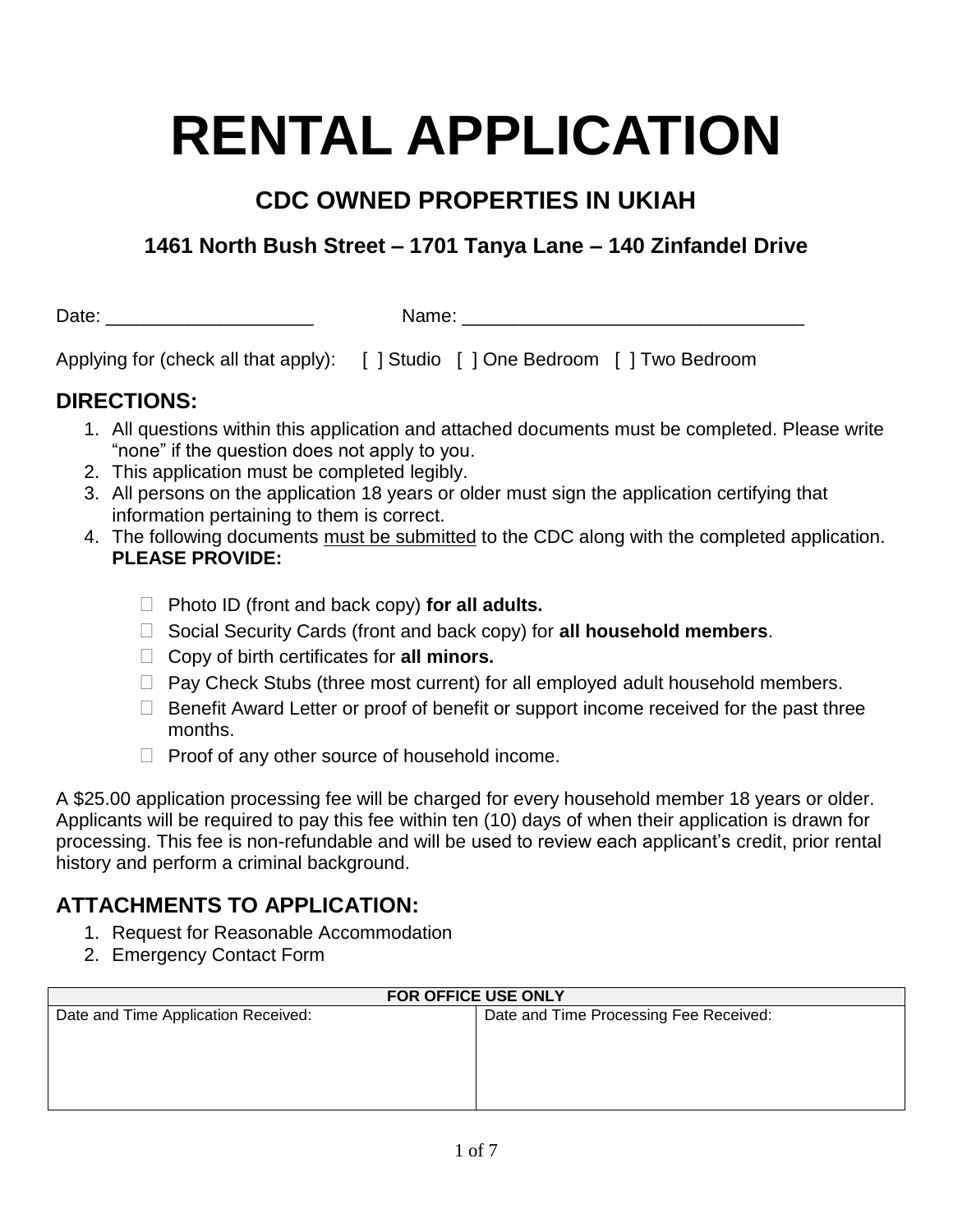## **Household Information**

| Head of Household Name:         |       |                                |           |
|---------------------------------|-------|--------------------------------|-----------|
| Number of Persons in Household: |       | Number of Adults in Household: |           |
| Home Phone:                     |       | Mobile Phone:                  |           |
| <b>Street Address:</b>          | City: | State:                         | Zip Code: |
| <b>Mailing Address:</b>         | City: | State:                         | Zip Code: |

## Head of Household

| <b>First and Last Name:</b>                      | Date of Birth:                     | <b>Social Security Number:</b>      |
|--------------------------------------------------|------------------------------------|-------------------------------------|
|                                                  |                                    |                                     |
|                                                  | Sex (circle one)                   | <b>Ethnicity (circle one)</b>       |
| Head of Household                                | Male<br>Female                     | Non-Hispanic<br>Hispanic            |
| Race (Circle one)                                |                                    |                                     |
| African American or Black / Asian /<br>Caucasian | Native American / Native Alaskan / | Pacific Islander<br>Native Hawaiian |

## Household Member 2

| <b>First and Last Name:</b>                                                                          | Date of Birth:   | <b>Social Security Number:</b> |
|------------------------------------------------------------------------------------------------------|------------------|--------------------------------|
| Relationship to Head of Household (circle one)                                                       | Sex (circle one) | <b>Ethnicity (circle one)</b>  |
| Spouse / Co-Head / Foster Child / Minor / Live In Aid / Other                                        | Male<br>Female   | Non-Hispanic<br>Hispanic       |
| Race (Circle one)                                                                                    |                  |                                |
| African American or Black / Asian / Native American / Native Alaskan / Pacific Islander<br>Caucasian |                  | Native Hawaiian                |

#### Household Member 3

| <b>First and Last Name:</b>                                   | Date of Birth:                        | <b>Social Security Number:</b>      |
|---------------------------------------------------------------|---------------------------------------|-------------------------------------|
| Relationship to Head of Household (circle one)                | Sex (circle one)                      | <b>Ethnicity (circle one)</b>       |
| Spouse / Co-Head / Foster Child / Minor / Live In Aid / Other | Male<br>Female                        | Non-Hispanic<br>Hispanic            |
| Race (Circle one)                                             |                                       |                                     |
| African American or Black / Asian /<br>Caucasian              | Native Alaskan /<br>Native American / | Pacific Islander<br>Native Hawaiian |

#### Household Member 4

| <b>First and Last Name:</b>                                                           | Date of Birth:   | <b>Social Security Number:</b>      |
|---------------------------------------------------------------------------------------|------------------|-------------------------------------|
| Relationship to Head of Household (circle one)                                        | Sex (circle one) | <b>Ethnicity (circle one)</b>       |
| Spouse / Co-Head / Foster Child / Minor / Live In Aid / Other                         | Male<br>Female   | Non-Hispanic<br>Hispanic /          |
| Race (Circle one)                                                                     |                  |                                     |
| African American or Black / Asian / Native American / Native Alaskan /<br>Caucasian / |                  | Native Hawaiian<br>Pacific Islander |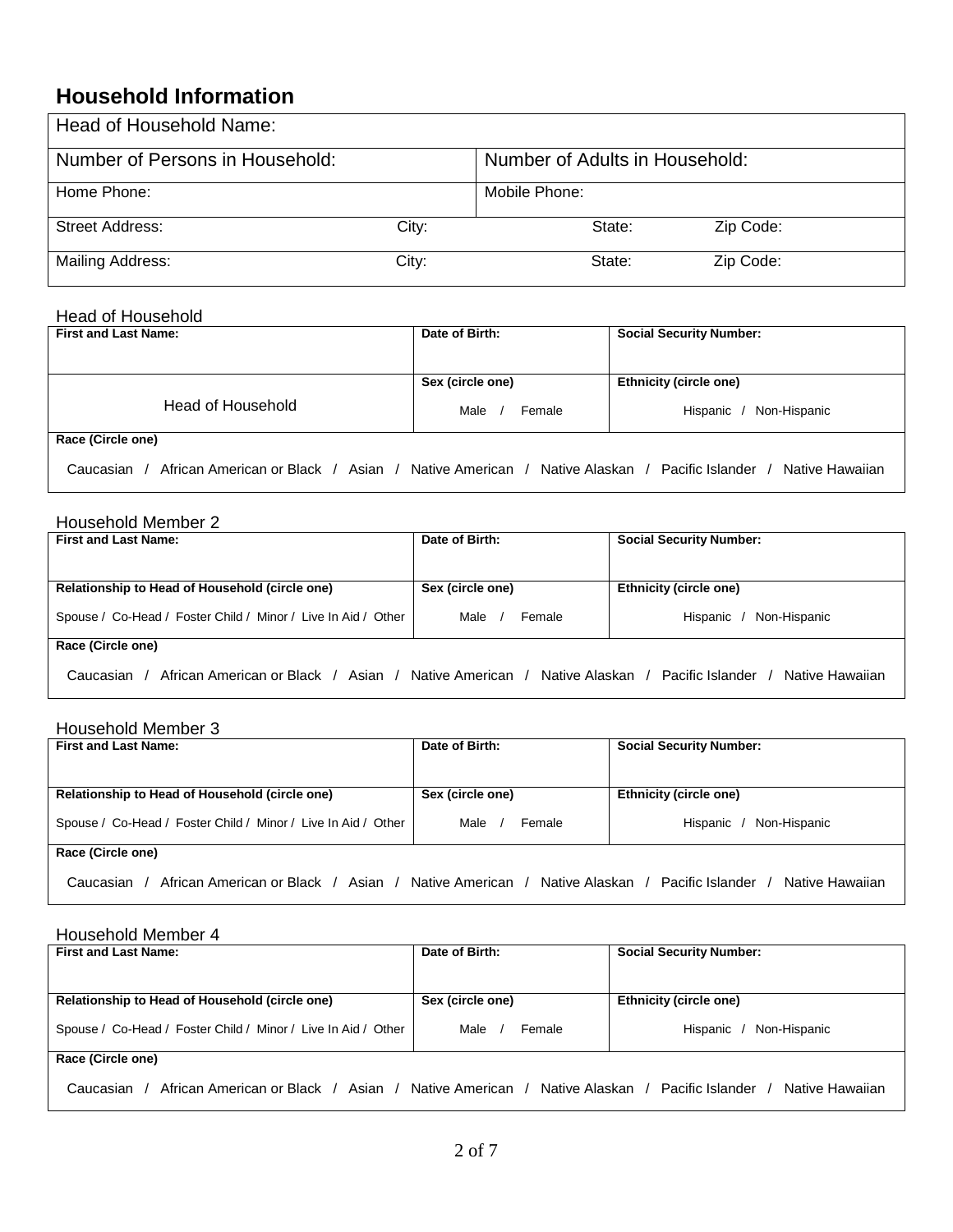| 1. Does any member of the household have a maiden name or alias? [] Yes [] No |  |  |
|-------------------------------------------------------------------------------|--|--|
| If yes, please list                                                           |  |  |

2. Is any member of the household expecting a child? [ ] Yes [ ] No If yes, who? \_\_\_\_\_\_\_\_\_\_\_\_\_\_\_\_\_\_\_\_\_\_\_\_\_\_\_\_\_\_\_\_\_\_\_ Due Date: \_\_\_\_\_\_\_\_\_\_\_\_\_\_\_\_\_\_\_\_\_\_\_\_

 $\overline{\phantom{a}}$  , and the contribution of the contribution of the contribution of the contribution of the contribution of the contribution of the contribution of the contribution of the contribution of the contribution of the

3. Do you have any pets? [ ] Yes [ ] No If yes, please list the type, breed and weight:\_\_\_\_\_\_\_\_\_\_\_\_\_\_\_\_\_\_\_\_\_\_\_\_\_\_\_\_\_\_\_\_\_\_\_\_\_\_\_\_\_\_

| Are any of them assistance animals? [ ] Yes [ ] No |  |
|----------------------------------------------------|--|
|                                                    |  |

If yes, please be sure to complete the attached Reasonable Accommodation Form.

## 4. Vehicle Information:

| Make: | Model: | Year: | Color: | License Plate: |
|-------|--------|-------|--------|----------------|
| Make: | Model: | Year: | Color: | License Plate: |

## **Household Income**

List all household income from all sources. If more space is needed, attach a separate page.

| Type of Income | Household Member Who | Name and                 | <u>ັ</u><br>Monthly Amount |
|----------------|----------------------|--------------------------|----------------------------|
| Received       | Receives Income      | Address of Income Source | Received                   |
|                |                      |                          | \$                         |
|                |                      |                          | \$                         |
|                |                      |                          | \$                         |
|                |                      |                          | \$                         |
|                |                      |                          | \$                         |
|                |                      |                          | \$                         |
|                |                      |                          | \$                         |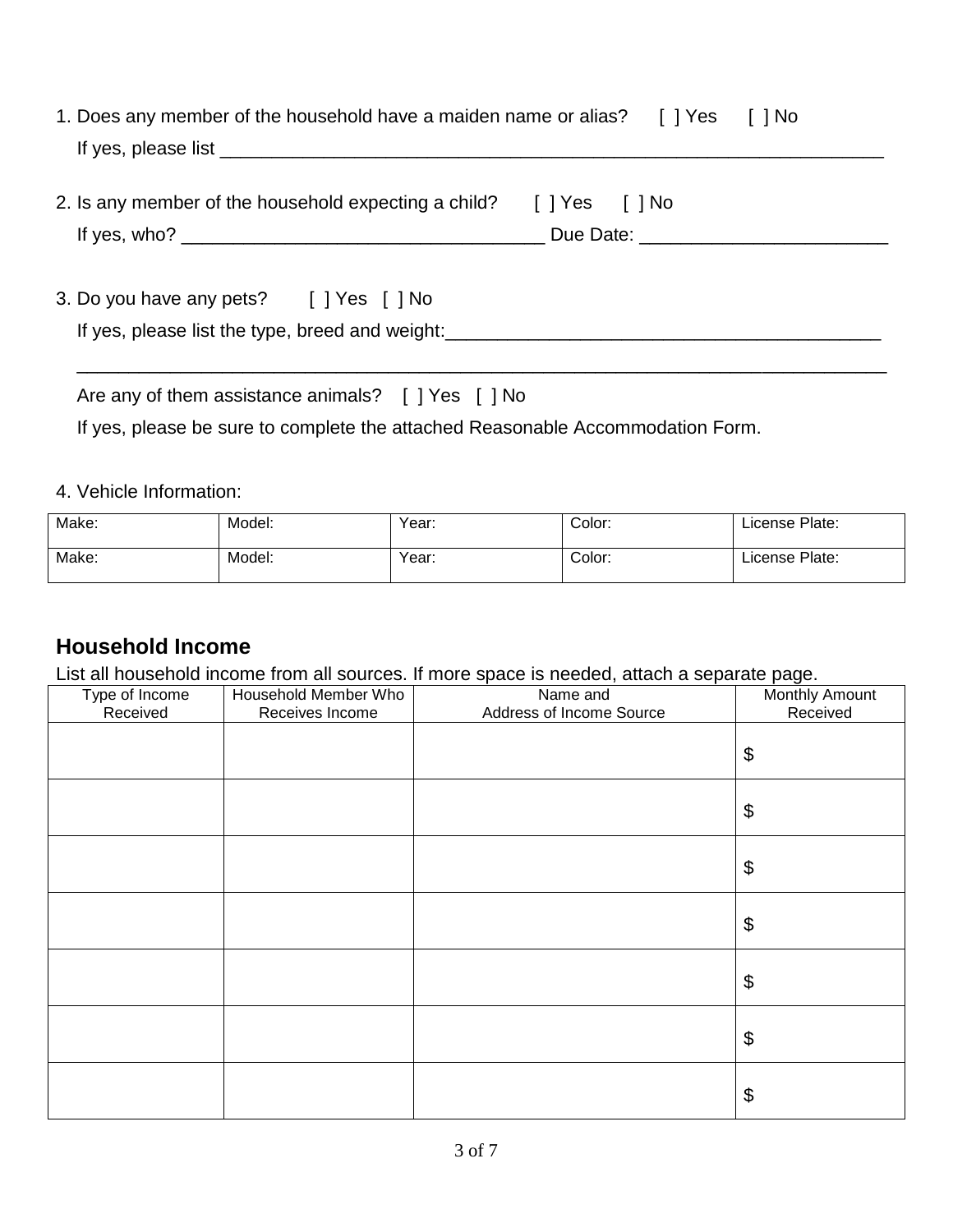# **Household Expenses**

List all household expenses. If more space is needed, attach a separate page.

| $\sim$<br>Type of Expense | $\sim$ $\sim$<br>Paid by Whom | ╰<br>Monthly Amount of Expense |
|---------------------------|-------------------------------|--------------------------------|
|                           |                               | \$                             |
|                           |                               | \$                             |
|                           |                               | \$                             |
|                           |                               | \$                             |
|                           |                               | \$                             |
|                           |                               | \$                             |

# **Landlord & Rental History**

List all addresses and landlord information for anywhere you have resided in the past five (5) years. If more space is needed, attach a separate page.

| Move in Date:                | Move out Date:  |        |      |  |
|------------------------------|-----------------|--------|------|--|
| <b>Current Address</b>       |                 |        |      |  |
| Street:                      | City:           | State: | Zip: |  |
| Owner/Manager                | Owner/Manager   |        |      |  |
| Name:                        | Phone Number:   |        |      |  |
| <b>Owner/Manager Address</b> |                 |        |      |  |
| Street:                      | City:           | State: | Zip: |  |
| <b>Current Rent Amount:</b>  | Date last paid: |        |      |  |
|                              |                 |        |      |  |
| Move in Date:                | Move out Date:  |        |      |  |
| <b>Previous Address</b>      |                 |        |      |  |
| Street:                      | City:           | State: | Zip: |  |
| Owner/Manager                | Owner/Manager   |        |      |  |
| Name:                        | Phone Number:   |        |      |  |
| <b>Owner/Manager Address</b> |                 |        |      |  |
| Street:                      | City:           | State: | Zip: |  |
|                              |                 |        |      |  |
| Move in Date:                | Move out Date:  |        |      |  |
| <b>Previous Address</b>      |                 |        |      |  |
| Street:                      | City:           | State: | Zip: |  |
| Owner/Manager                | Owner/Manager   |        |      |  |
| Name:                        | Phone Number:   |        |      |  |
| <b>Owner/Manager Address</b> |                 |        |      |  |
| Street:                      | City:           | State: | Zip: |  |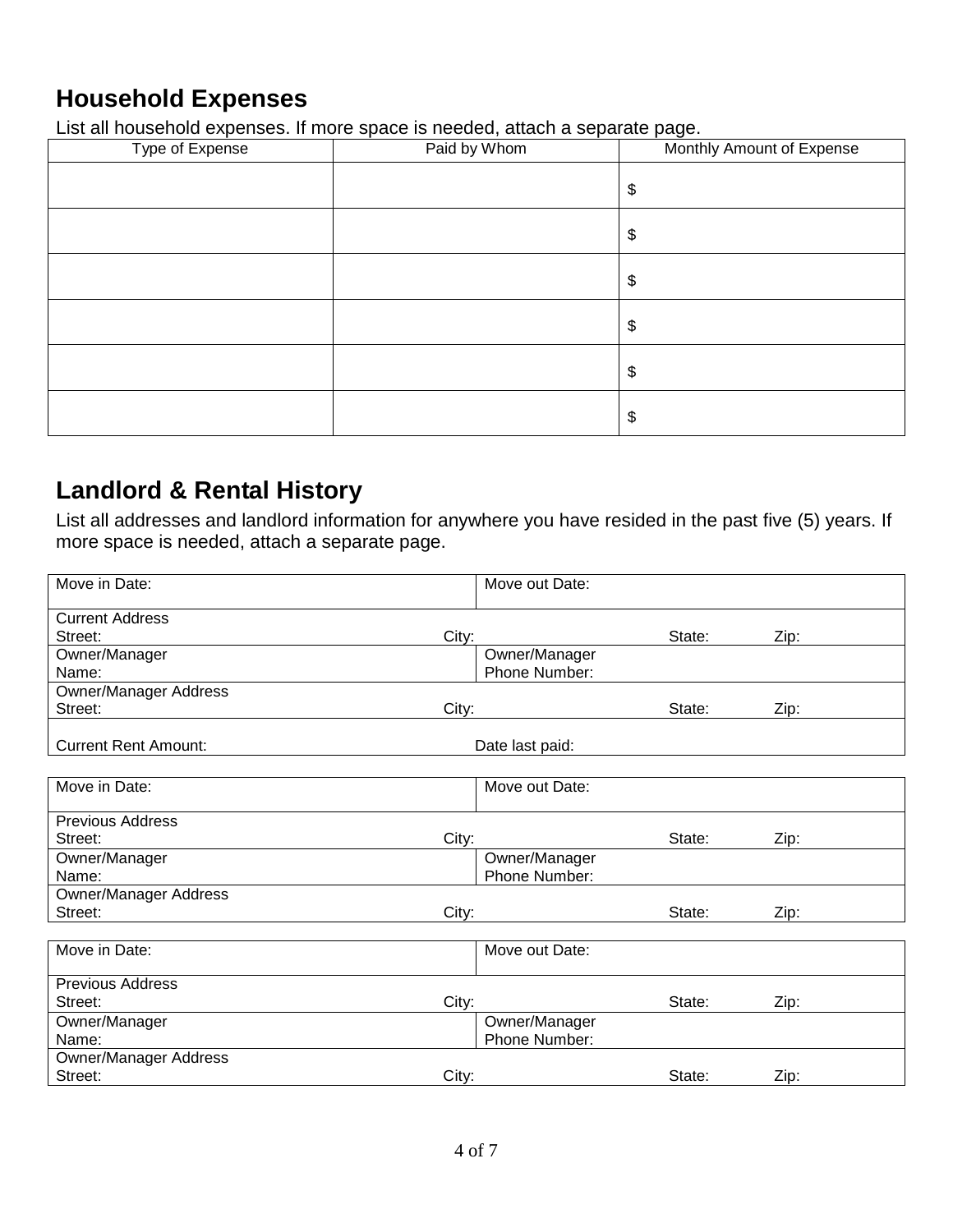| 1. Are you related to any of the landlords listed above? [ ] Yes [ ] No                                                                                                                                                                                                                            |  |  |
|----------------------------------------------------------------------------------------------------------------------------------------------------------------------------------------------------------------------------------------------------------------------------------------------------|--|--|
| 2. Have you or any household member ever been evicted? [ ] Yes [ ] No                                                                                                                                                                                                                              |  |  |
| 3. Does any household member owe outstanding balances to the Community Development<br>Commission, any other housing assistance organizations or landlords? [ ] Yes [ ] No<br><u> 1990 - John Harry Harry Harry Harry Harry Harry Harry Harry Harry Harry Harry Harry Harry Harry Harry Harry H</u> |  |  |
| 4. How much is your current monthly rent? \$<br>Is your rent current with your landlord? [ ] Yes [ ] No                                                                                                                                                                                            |  |  |
| 5. Has any household member been evicted from federally assisted housing in the past three years?<br>$[$ ] Yes $[$ ] No<br>If yes, please explain:                                                                                                                                                 |  |  |

# **Criminal History**

If you answer yes to any of the following questions, you must provide a written statement with this application. The statement must include the dates of the offenses, what happened, what the outcome was, and any court documents associated with the offense.

\_\_\_\_\_\_\_\_\_\_\_\_\_\_\_\_\_\_\_\_\_\_\_\_\_\_\_\_\_\_\_\_\_\_\_\_\_\_\_\_\_\_\_\_\_\_\_\_\_\_\_\_\_\_\_\_\_\_\_\_\_\_\_\_\_\_\_\_\_\_\_\_\_\_\_\_\_\_

- 1. Has any household member (regardless of age) been involved in, arrested for, charged with, or convicted of a **violent criminal act**? [ ] Yes [ ] No
- 2. Has any household member (regardless of age) been involved in, arrested for, charged with, or convicted of **domestic violence, dating violence, or stalking**? [ ] Yes [ ] No

Was the victim a member of the household? [ ] Yes [ ] No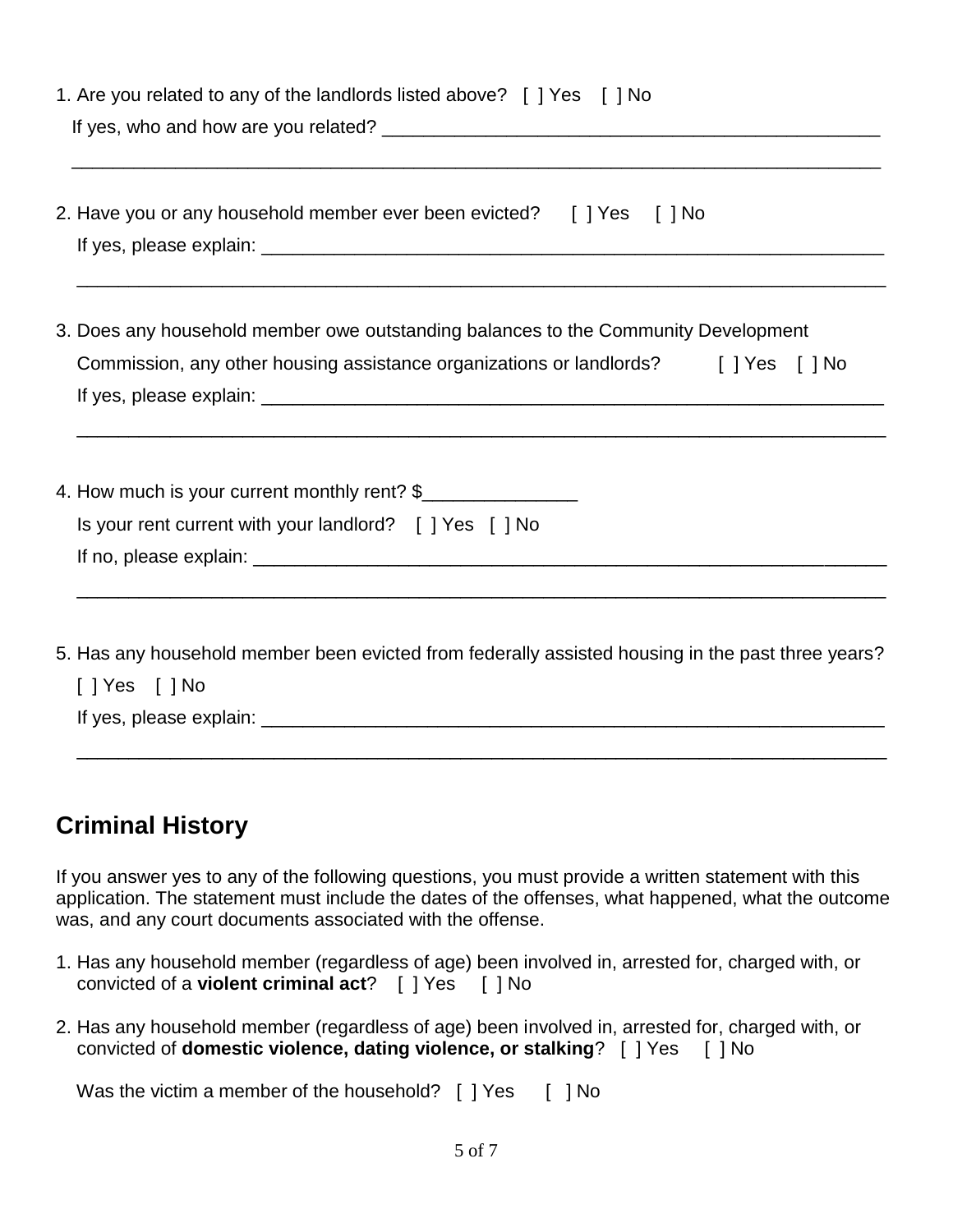- 3. Has any household member (regardless of age) been involved in, arrested for, charged with, or convicted of **alcohol related activity**? [ ] Yes [ ] No
- 4. Has any household member (regardless of age) been involved in, arrested for, charged with, or convicted of **manufacture of methamphetamines**? [ ] Yes [ ] No
- 5. Has any household member (regardless of age) been involved in, arrested for, charged with, or convicted of **possession, sale, or distribution of illegal drugs**? [ ] Yes [ ] No
- 6. Has any household member (regardless of age) been involved in, arrested for, charged with, or convicted of **any crime not previously listed in the last five years**? [ ] Yes [ ] No

\_\_\_\_\_\_\_\_\_\_\_\_\_\_\_\_\_\_\_\_\_\_\_\_\_\_\_\_\_\_\_\_\_\_\_\_\_\_\_\_\_\_\_\_\_\_\_\_\_\_\_\_\_\_\_\_\_\_\_\_\_\_\_\_\_\_\_\_\_\_\_\_\_\_\_\_\_\_

\_\_\_\_\_\_\_\_\_\_\_\_\_\_\_\_\_\_\_\_\_\_\_\_\_\_\_\_\_\_\_\_\_\_\_\_\_\_\_\_\_\_\_\_\_\_\_\_\_\_\_\_\_\_\_\_\_\_\_\_\_\_\_\_\_\_\_\_\_\_\_\_\_\_\_\_\_\_

If yes, please provide the required documentation and explain:

7. List any household member who is required by law to register as a sex offender:

## **All household members age eighteen (18) and over must review the information on this application and sign below. All information provided on this application is subject to verification.**

## **Please review the following before signing the application:**

- I do hereby swear and attest that all of the information provided on this application by me and about me is true and correct.
- I understand that I must report any changes in income or household composition within ten (10) days of the change occurring.
- I understand that I am required to notify the CDC in writing within ten (10) days of a household member moving out of the unit.
- I understand that I must receive approval from the CDC prior to moving anyone into the unit.
- I understand that I must report the birth of a child by a household member within ten (10) days of when the child is born.
- I understand that false statements or information provided by me are punishable under federal and state laws and constitute grounds for denial.

## **Please continue to the next page.**